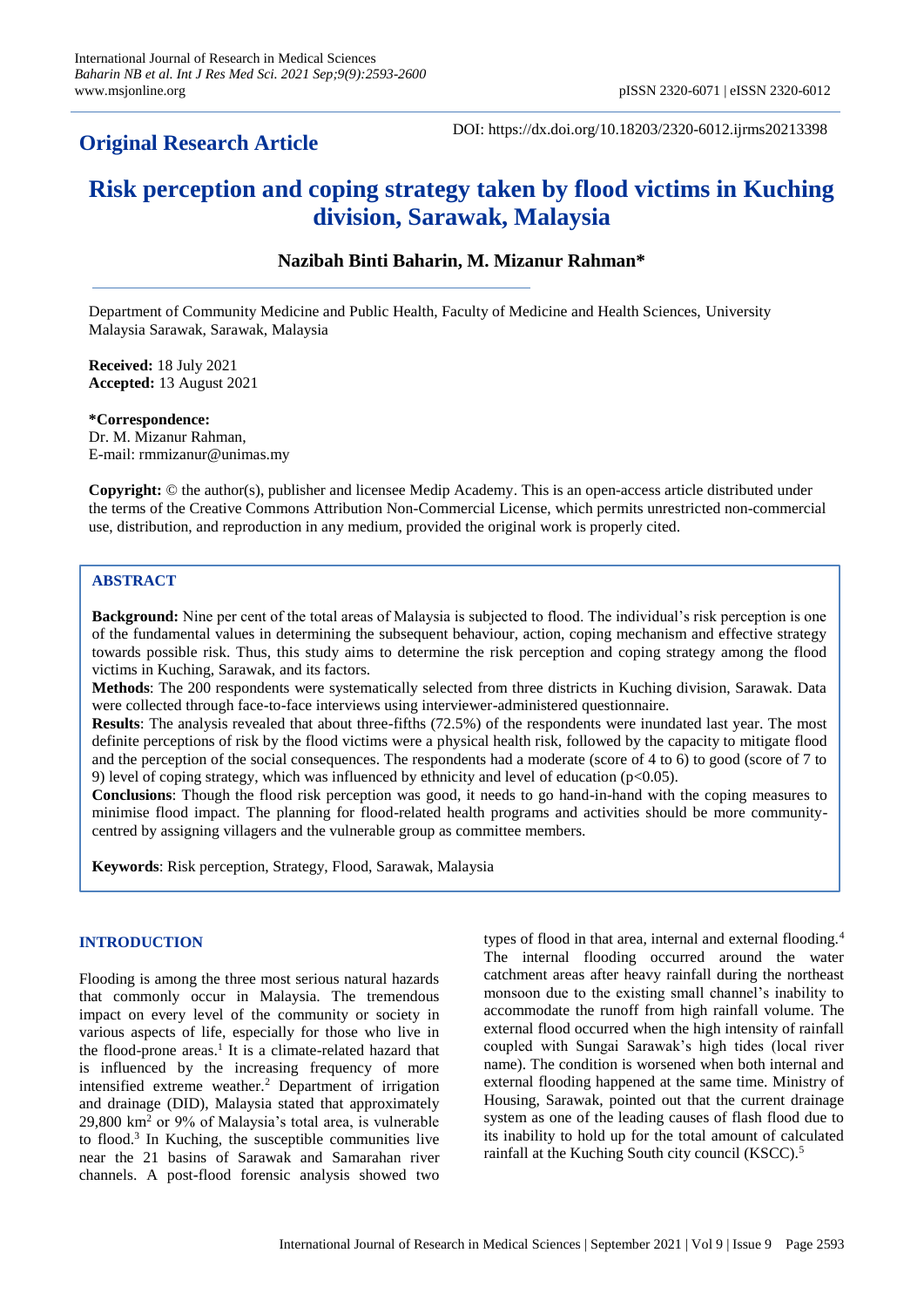Social, economic, and health perspectives are among the areas of concern following a flood. The level of flood impacts varies and may become unpredictable.<sup>6</sup> The flood disaster affecting northeast Malaysia in December 2014 was the worst flood threatening the country, with more than 500,000 people involved and estimated loss from the damaged infrastructure at RM 2.851 billion.<sup>7</sup> The flood in 2009 was a combination of hefty rainfall due to the monsoon surge with the high tide and weak La Nina phenomenon. Almost all part of Sarawak was involved in flooding within this period. A total of 27,404 flood victims were evacuated during the flood, several occurrences of landslides causing road damage, 246 schools were closed, and five victims were trapped and killed due to the landslides.<sup>8</sup>

Risk perception is defined as subjective estimation or possibility of judgement made by individuals based on their capability regarding the available information and experience.<sup>9</sup> Although local authorities have several mitigation plans in handling and reducing the effects of the flood, risk perception, and coping strategies by local communities are equally crucial in disaster risk reduction management.<sup>10</sup> Study on the people's beliefs, attitudes, judgements and feelings towards events is also a part of risk perception and disaster mitigation. Thus, flood risk perception is the direct cause of flood risk prevention awareness and response behaviours.<sup>11,12</sup> Study on risk perception is a vital issue pertinent to implementing effective flood risk management and disaster reduction policies.<sup>13</sup> The perceived threat and concern of flood influenced by previous experiences with flooding. This leads to people aware of the risk and willingness to take the counter-measures.<sup>14</sup> The term coping mechanism is defined as practices applied by the individual or community.<sup>15</sup> The level of coping mechanism taken to reduce the flood's impact is very much dependent on the individuals' risk perceptions. Their risk perceptions are usually parallel to their mitigation acts; for example, if the estimation of the risk perception is low, most likely, the mitigation action or coping strategy taken is also little as compared to those with higher risk perception. However, there is no guarantee of adequacy for the selfprotection action against the risks, regardless of the risk perception level.<sup>16</sup> Shinge et al in Nigeria showed that it is not much different in the level of risk perception among the respondents concerning the location of stay in either low, moderate or high-risk flood-prone areas.<sup>17</sup> Besides, the flood risk perception is influenced by factors such as gender, length of stay and the type of building materials. Thus, assessing the risk perception and coping strategy among the flood victims would help understand the relationship between these two variables and other associated factors. It would also help policy-makers, either government or non-government institutions, improve and plan for more effective policies and intervention programme of flood and its impacts. This study aimed to assess risk perception and coping strategies taken by flood victims in Kuching division, Sarawak.

#### **METHODS**

#### *Study design and sampling procedure*

A cross-sectional community-based study was conducted among flood victims who live in selected areas affected by flood from November 2015 to December 2016 in Kuching division, Sarawak. All Malaysian flood victims aged 18 years old and above, who lived in the last floodaffected areas in Kuching, Bau and Lundu Districts were included as the study population. A total of 138 respondents were calculated based on the 10% anticipated proportion of the people affected by the flood, with a 95% confidence interval and absolute precision of ±0.05. However, an attrition rate of 30% was included in considering the possibility of non-response or incomplete questionnaires. Finally, the required samples were rounded to 200. Five villages were randomly selected among the severely affected flood areas in each district. Systematic random sampling was used to select 14 houses in each village. The head of the family was targeted as the respondent. However, any family member aged 18 years old and above and fulfilled all the inclusion and exclusion criteria were selected in the absence of the family's head.

#### *Data collection instrument and data collection procedure*

A structured interviewer-administered questionnaire was adapted from previous studies.<sup>18,19</sup> A pre-test of the questionnaire was conducted in a non-sample area with similar characteristics to the studied population. The questionnaire was again reviewed and revised by the researchers to ensure its practicality.

The questionnaire was divided into five main parts. Part A was about the respondent's socio-demographic characteristics such as age, gender, ethnicity, religion, marital status, the highest level of education, occupation, number of household members who lived with the respondent, estimated monthly household income and length of stay in the current residential area. Part B was aiming to gather environment information. It was further subdivided into two parts. Part B (I) was about the resident's house, or building information included the age of the house or building, ownership status of the building, types of material used to build the building, the level of damage, and the cost spent to repair the damage of the building due to previous flood event. Part B (II) was intended to explore in detail the amount of damage to the content of the building due to flood and the respondents' practise to raise the content of the building to higher places during the flood event. Part C was about the flood experiences and flood-related-heath problems among the respondent's family members. The frequency, duration and maximum level of flood inundation, evacuation status and place, causes of flood in the respondent's area, the occurrence of health problems among the respondent's family members during and after the flood,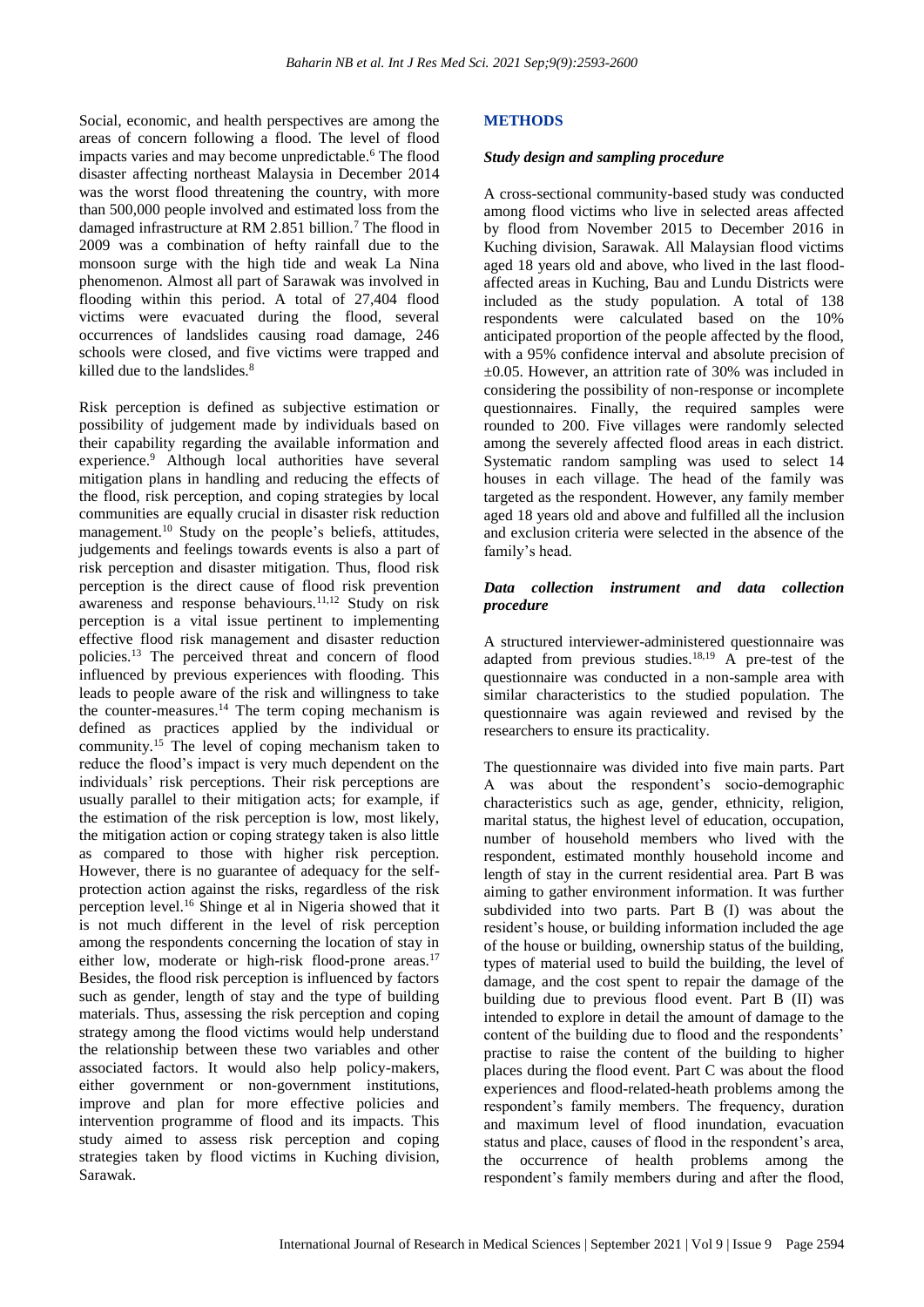under five years old morbidity related to flood, sources of flood and flood-related health information were explored in this section.

The risk perception towards flood was assessed in part D through 2 general questions on the safety and probability of future flooding and subsequent 36 items of questionbased on a Likert scale, ranging from 1 to 5. The '1' was being strongly agreed, '2' agree, '3' neutral, '4' disagree, and '5' strongly disagree. Part E was about the coping strategies currently practised by the respondent in dealing with the flood, assessed through five questions in this part. A face-to-face interview was done to collect data. Respondents were allowed to give a free answer to their coping practices through the 'other' option in the answer section. All this information was gathered from the selected respondent who lived in the flood-affected study, aged 18 years and above and is the eldest member in the household available during the data collection.

The risk perception was operationally defined as the respondents' subjective estimation or possibility judgment on three main domains: health problem, social consequences of the flood, and capacity to mitigate or manage the flood. The term coping mechanism was operationally defined as the strategy practised before, during and after flood covering physical, economic and social aspects. The flood-related health problem referred to any flood-related health problem or disease occurring within a month after the flood event.

## *Data entry and analysis*

The collected data were inspected and checked manually for any missing or incomplete data. The complete data was coded and entered into Microsoft office excel 2013 and transferred into statistical package for social science version  $22.0^{20}$  The data was first cross-checked for any missing values, outliers or wrong coding. Descriptive statistics, consisting of continuous variables, were analysed to get the mean, standard deviation, median, minimum and maximum value, and categorical variables to get frequency and percentage. The inferential statistics for bivariate analysis and categorical data were analysed with chi-square and continuous data with an independent sample t test. A p value of less than 0.05 was considered statistically significant.

## *Ethical issues*

This study's ethical approval was obtained from the ethics committee of university Malaysia Sarawak [UNIMAS/NC-21.02/03-02 Jld.2(55)]. A letter was sent to the Kuching, Bau and Lundu district council to inform and seek permission from the council's Chairman to survey their districts. The local headman of the villages and all respondents were informed and briefed about the study and its objectives. The interview was conducted only after obtaining written, informed consent from each participant.

#### **RESULTS**

#### *Socio-demographic characteristics*

Table 1 illustrates the socio-demographic characteristics of the respondents. The respondents' mean age was 47.8 (14.0) years, with a minimum age of 18 years and a maximum of 79 years. There were nearly equal numbers of males (51.5%) and females (48.5%). The majority of the respondents were Malays (39.5%), followed by Bidayuh (36%), Iban (20%) and other ethnic groups, including Chinese, Indian and other natives of Sarawak (4.56%). More than half of the respondents were Christian (55.5%), followed by 42% of Muslim respondents. Three-fifths (59.5%) were married, and about one-third (32%) were still single. More than onetenth of the respondents (11.5%) never had any formal education. Almost half of them (45.5%) were either employed by the government or private. The mean (Standard deviation) length of stay in the current residential area was 25.6 (18.1) years with a minimum stay of one year and a maximum of 79 years. The mean (SD) family size was 5.0(3.0), with a mean (Standard deviation) estimated monthly household income of MYR 1,890.50 (MYR 1,239.60).

#### *Level of risk perception towards flood*

More than two-thirds (67%) of the respondents perceived no risk of flood soon, and about one-fifth (19.5%) believed that they have the risk of flood in the future. Nearly half of the respondents (47.5%) thought that there would be a moderate chance of flood in the future; onethird (32.5%) believed that the probability would be high, and only 5.5% felt that it to be very high. In summary, the mean (SD) for the total of the three domains scored between 'neutral' and 'agree'. Among all three domains, the most critical risk perceived by the flood victims was a risk of physical health problems related to flooding followed by the management or mitigation against flood and the perception towards risk of social consequence of flooding. The reliability analysis of each domain was more than a 0.6 reliability coefficient, with a total of 25 items had a total of 0.83 of the reliability coefficients (Table 2).

#### *The pattern of coping strategy*

In comparing all the flood victims' coping measures, a different approach was taken in different stages of the flood event. Economic coping was mostly practised (91.5%) before flooding. However, during the flood event, social coping was a common strategy (84.5%). The physical coping strategy was mostly implemented (94%) after the flood event. In analysing the coping strategy level among respondents, each coping strategy's total score would have a minimum of 0 and a maximum of 3 scores. The score of each type of coping strategy was summed up to get the level of the coping strategy taken by flood victims, as shown in the Table 3. Three-fifths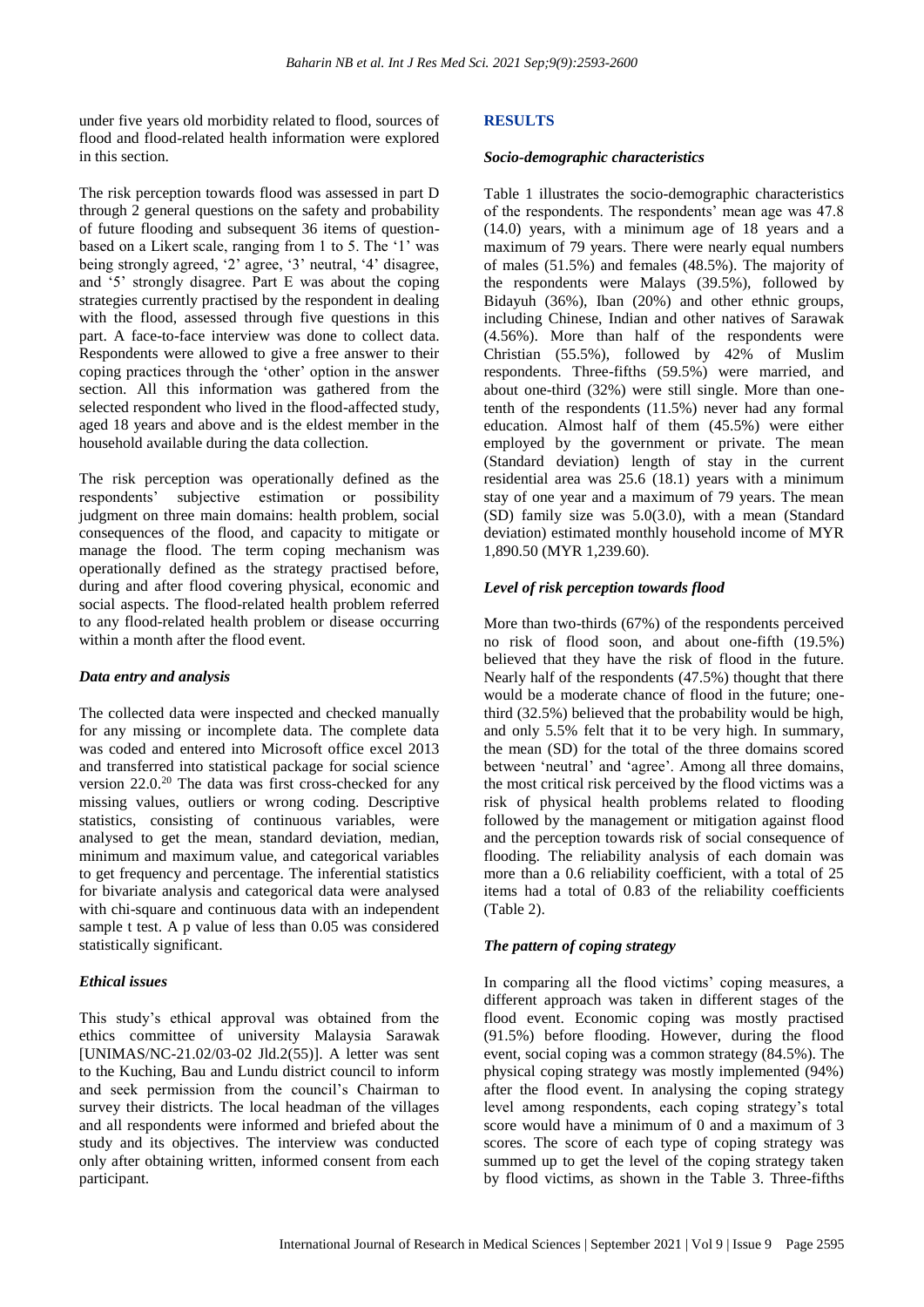(61.5%) of the respondents had partial economic coping behaviour; more than half of them (58.5%) had full physical coping and partial coping in social strategy (50.5%). The summation of all three types of coping strategies was further classified into poor coping (scored as 0 to 3), moderate coping (scored as 4 to 6) and good coping (scored as 7 to 9). Overall, it showed that almost three-quarters (71.5%) of the respondents had a good coping strategy and others (28.5%) had a moderate coping strategy (Table 3).

#### *Factors related to coping strategy*

The total level of the coping strategy taken against floodby-flood victims was tested with the Chi-square test of Independence for its' association with other factors. Among all the socio-demographic characteristics, only ethnicity ( $p$  value fo $< 0.001$ ) and level of education ( $p$ ) value of<0.05) were significantly associated with the

level of coping. Bidayuh appeared to have the highest percentage of good coping (84.7%) as compared to others. Higher educational level was significantly related to a better level of coping. Based on flood experience, those who had more than one inundation annually with a flood duration more than one day had a significant relationship with a good coping level. The household that had the occurrence of illness among family members after flooding and among children below five years old significantly had a good level of coping. A better level of coping was also shown among those who were seeking treatment. The Independent samples t-test was used to determine the difference in the level of coping within each domain of risk perceptions. The significant difference in coping level can only be seen in the perceived capacity to manage or mitigate. Thus, there was a significant difference between a moderate and good level of the coping in perceived ability to control or mitigate with the t (df)=5.726 (159.649); p value of <0.05 as shown in the Table 4.

#### **Table 1: Socio-demographic characteristics of the respondents from the Kuching division.**

| <b>Variables</b>                                  | $\overline{\mathbf{N}}$ | Percentage/mean (SD) (%)<br>Min, max |          |  |
|---------------------------------------------------|-------------------------|--------------------------------------|----------|--|
| Age (years)                                       | 200                     | 47.8 (14.0)                          | 18,79    |  |
| <b>Gender</b>                                     |                         |                                      |          |  |
| Male                                              | 103                     | 51.5                                 |          |  |
| Female                                            | 97                      | 48.5                                 |          |  |
| <b>Ethnicity</b>                                  |                         |                                      |          |  |
| Malay                                             | 79                      | 39.5                                 |          |  |
| Bidayuh                                           | 72                      | 36.0                                 |          |  |
| Iban                                              | 40                      | 20.0                                 |          |  |
| *Others                                           | 9                       | 4.5                                  |          |  |
| Religion                                          |                         |                                      |          |  |
| Christianity                                      | 111                     | 55.5                                 |          |  |
| Islam                                             | 84                      | 42.0                                 |          |  |
| **Others                                          | 5                       | 2.5                                  |          |  |
| <b>Marital status</b>                             |                         |                                      |          |  |
| Married                                           | 119                     | 59.5                                 |          |  |
| Single                                            | 64                      | 32.0                                 |          |  |
| Divorced/Widow/widower                            | 17                      | 8.5                                  |          |  |
| Level of education                                |                         |                                      |          |  |
| No formal education                               | 23                      | 11.5                                 |          |  |
| Primary                                           | 37                      | 18.5                                 |          |  |
| Secondary                                         | 101                     | 50.5                                 |          |  |
| Higher education                                  | 39                      | 19.5                                 |          |  |
| Occupation                                        |                         |                                      |          |  |
| Unemployed                                        | 35                      | 17.5                                 |          |  |
| Self-employed                                     | 44                      | 22.0                                 |          |  |
| Private sector                                    | 54                      | 27.0                                 |          |  |
| Government sector                                 | 37                      | 18.5                                 |          |  |
| Others (Homemaker, retired)                       | 30                      | 15.0                                 |          |  |
| Length of stay in the residential area<br>(years) | 200                     | 25.6(18.1)                           | 1,79     |  |
| <b>Household size</b>                             | 200                     | 5.0(3.0)                             | 1, 20    |  |
| Monthly household income (MYR)                    | 200                     | 1,890.5 (1,239.6)                    | 150,7000 |  |

\*Others (ethnicity): Chinese, Indian and other natives of Sarawak, \*\*Others (religion): Buddhism and Freethinkers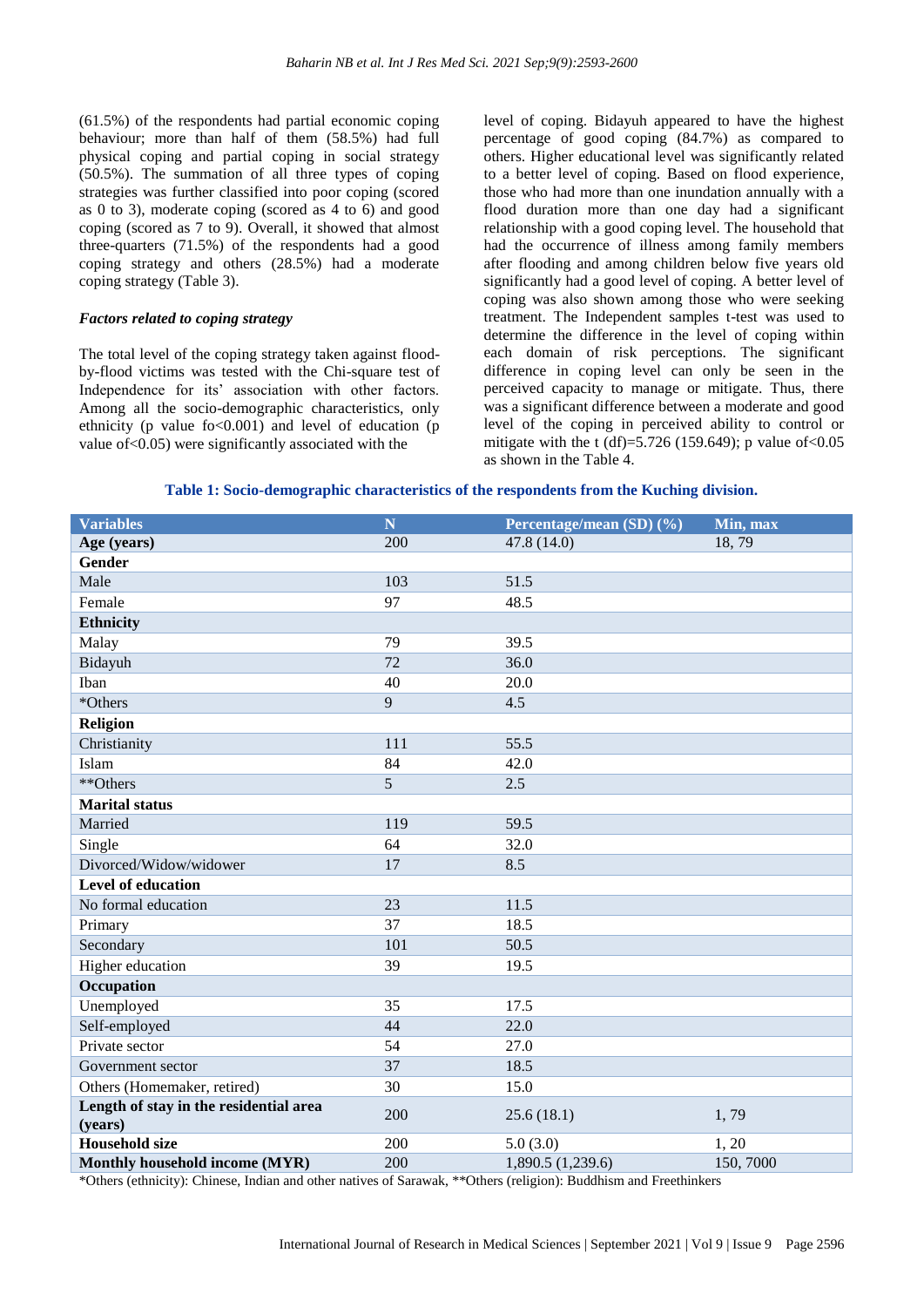## **Table 2: Descriptive statistics of the domain of risk perception among the respondents from the Kuching division, (n=200).**

| <b>Domains</b>               | No. of item | <b>Mean</b> (SD) | <b>Reliability coefficient</b> |
|------------------------------|-------------|------------------|--------------------------------|
| <b>Physical health</b>       |             | 4.0(0.4)         | 0.73                           |
| Social consequence           |             | 3.0(0.5)         | 0.68                           |
| <b>Management/mitigation</b> |             | 3.3(0.6)         | 0.78                           |
| <b>Total</b>                 |             | 3.4(0.3)         | 0.83                           |

## **Table 3: Percentage distribution of the respondents by their level of the coping strategy taken in the last flood in Kuching division.**

| Coping strategy*        | <b>Frequency</b> | Percentage (%) | <b>Statistics</b>                           |  |
|-------------------------|------------------|----------------|---------------------------------------------|--|
| <b>Economic</b>         |                  |                |                                             |  |
| Poor coping $(0)$       | $\overline{4}$   | 2.0            | Mean $(SD)=2.4(0.5)$ ;                      |  |
| Partial coping (1-2)    | 123              | 61.5           |                                             |  |
| Full coping (3)         | 73               | 36.5           | min, max= $1, 3$                            |  |
| <b>Physical</b>         |                  |                |                                             |  |
| Poor coping $(0)$       | $\overline{4}$   | 2.0            | Mean $(SD)=2.6(0.5)$ ;                      |  |
| Partial coping (1-2)    | 79               | 39.5           |                                             |  |
| Full coping (3)         | 117              | 58.5           | min, max= $1, 3$                            |  |
| <b>Social</b>           |                  |                |                                             |  |
| Poor coping $(0)$       | 14               | 7.0            | Mean $(SD)=2.4(0.6)$ ;                      |  |
| Partial coping (1-2)    | 101              | 50.5           |                                             |  |
| Full coping (3)         | 85               | 42.5           | min, max= $1, 3$                            |  |
| <b>Total coping</b>     |                  |                |                                             |  |
| Poor coping $(0-3)$     | $\theta$         | 0.0            | Mean $(SD)=2.7(0.5)$ ;<br>min, max $=$ 2, 3 |  |
| Moderate coping $(4-6)$ | 57               | 28.5           |                                             |  |
| Good coping (7-9)       | 143              | 71.5           |                                             |  |
|                         |                  |                |                                             |  |

\*Multiple responses

## **Table 4: Significant factors related to the coping strategy among the respondents in the Kuching division.**

|                  | <b>Level of coping</b> |                    |                          |
|------------------|------------------------|--------------------|--------------------------|
| <b>Frequency</b> | Moderate,<br>$(n=57)$  | Good,<br>$(n=143)$ | Chi-square $(df)/t (df)$ |
|                  |                        |                    |                          |
|                  |                        |                    |                          |
| 79               | 27.8                   | 72.2               |                          |
| 72               | 15.3                   | 84.7               | $x^2$ (df)=16.28 (2)***  |
| 49               | 49.0                   | 51.0               |                          |
|                  |                        |                    |                          |
| 23               | 47.8                   | 52.2               |                          |
| 37               | 29.7                   | 70.2               | $x^2$ (df)=10.581 (3) *  |
| 101              | 30.7                   | 69.3               |                          |
| 39               | 10.3                   | 89.7               |                          |
|                  |                        |                    |                          |
|                  |                        |                    |                          |
| 145              | 31.1                   | 66.9               | $x^2$ (df)=5.483 (1)*    |
| 55               | 16.4                   | 83.6               |                          |
|                  |                        |                    |                          |
| 107              | 36.4                   | 63.6               | $x^2(df)=5.743(1)^*$     |
| 87               | 20.7                   | 79.3               |                          |
|                  |                        |                    |                          |
|                  |                        |                    |                          |
| 61               | 6.6                    | 93.4               | $x^2$ (df)=20.738 (1)*** |
| 139              | 38.1                   | 61.9               |                          |
|                  |                        |                    |                          |

Continued.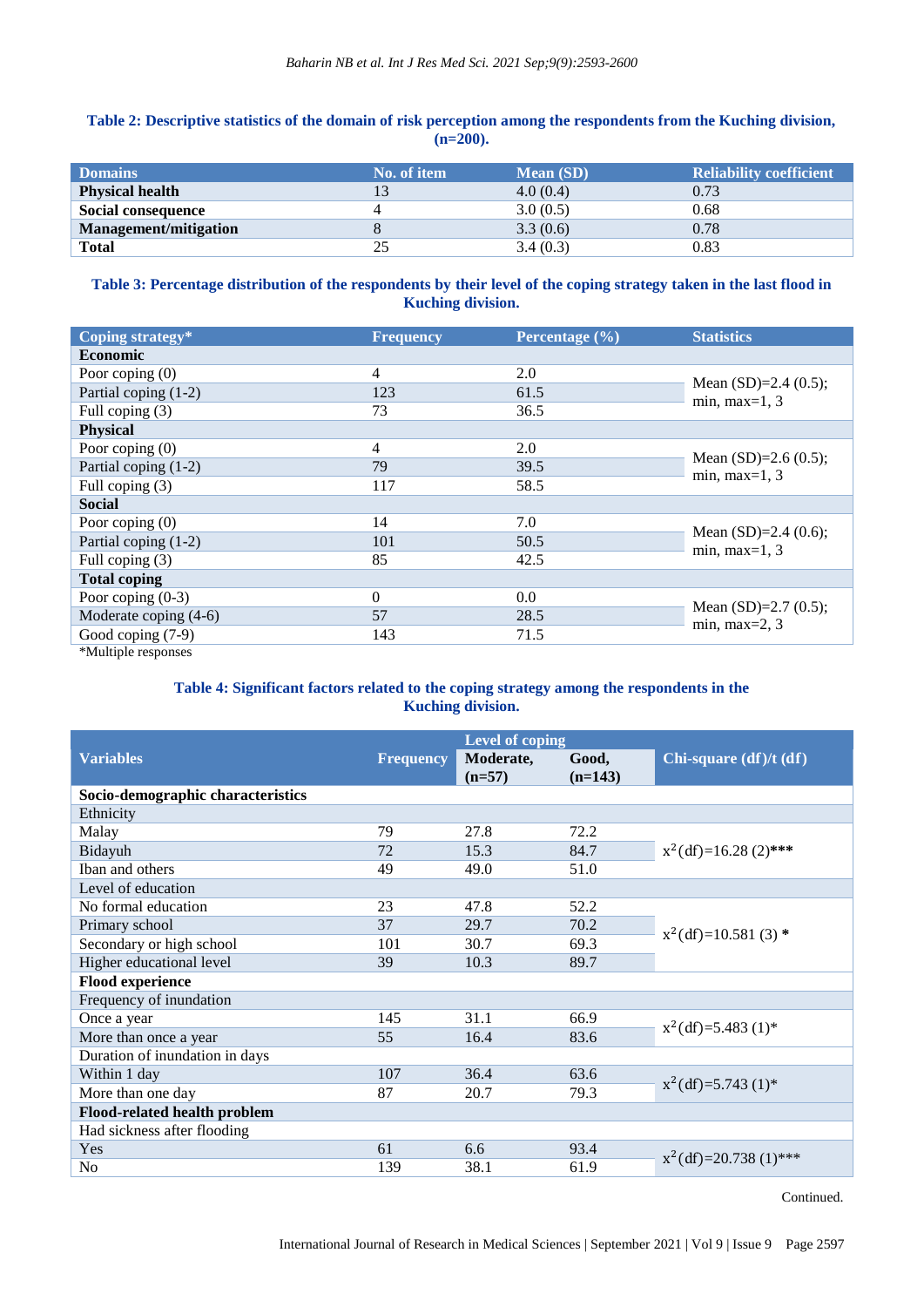|                                            |     | <b>Level of coping</b> |                    |                           |
|--------------------------------------------|-----|------------------------|--------------------|---------------------------|
| <b>Variables</b>                           | N   | Moderate,<br>$(n=57)$  | Good,<br>$(n=143)$ | Chi-square (df)/t (df)    |
| <b>Flood-related health problem</b>        |     |                        |                    |                           |
| Children below 5 had sickness due to flood |     |                        |                    |                           |
| Not significant                            | 101 | 33.7                   | 66.3               | $x^2(df)=13.700(2)$ ***   |
| Yes                                        | 35  | 2.9                    | 97.1               |                           |
| No.                                        | 64  | 34.3                   | 65.7               |                           |
| Treatment seeking                          |     |                        |                    |                           |
| Yes                                        | 61  | 8.2                    | 91.8               | $x^2(df) = 22.416(1)$ *** |
| N <sub>0</sub>                             | 33  | 51.5                   | 48.5               |                           |
| <b>Risk perception</b>                     |     |                        |                    |                           |
| Capacity to manage/mitigation              | 200 | 28.8(3.2)              | 25.3(5.0)          | t (df)=5.726 (159.649)**  |

 $*p<0.05$ ,  $*p<0.01$ ;  $**p<0.001$ 

#### **DISCUSSION**

The study's objective was to assess the risk perception and coping strategies taken by flood victims in Kuching division. Generally, the most significant risk perceived by the flood victims was the risk of physical health problems, followed by the perceived capacity to manage or mitigate against flood and, subsequently, the social consequences due to flood. This finding is supported by the relationship of flood experiences to the level of coping. A significant association has shown between frequency and duration of inundation with the level of coping. The level of coping is parallel to risk perception.<sup>16</sup> This means that a good level of coping has a higher risk perception towards flood. Roder et al found that less frequency of flood experience led to lower risk perception.<sup>21</sup> Experience in flood-related health problems is another significant contributor to risk perception and coping level. A meaningful relationship was found between coping level and sickness after flooding and among children below five years old and those seeking treatment. Abu revealed two categories of perceived health stressors of flooding in poor urban areas. <sup>22</sup> The health-related effects due to infectious diseases such as diarrhoea and malaria were a direct perceived health risk. Those non-disease but may be related to it, such as the source of disease outbreaks, was categorised under indirectly perceived health risk. Our study found that more than half of them perceived the indirect threat of compromised medication supply in flood area and the direct risk of death resulting from drowning, electrocution and others during flood.

Our study simply classifies the coping strategy into poor, moderate and good based on summative score. There was variety in the coping strategy taken in economic, physical and social interaction during flooding. There was a glaring weakness in implementing economic coping during the flood and social coping after the flood. The respondents preferred to stay at home during flooding to avoid disease, sickness, or medical problems and guard their properties. After the flood, the lack of social strategy was due to individual counter-measures for the

flood impact rather than community activity as everyone was busy at their residence. This finding is consistent with Okaka and Odhiambo1 in Kenya.<sup>23</sup> That is, most of the flood victims were taken an adaptive coping mechanism. Another factor that had been revealed during the survey that can alter the physical coping strategy was the knowledge and awareness of the government's plan to the flood-affected area. One example is the Darul Hana housing project that has started and is carried out to move the affected population to a safe new settlement area.<sup>24</sup> This has changed the physical strategy of the involved community. They did not plan to do drastic or costly changes to their properties even though the said measures would minimise flood impact in the future. Thus, by focusing on the strengths and addressing weaknesses in the level of coping among flood victims, a better outcome would be achieved in the flood management and mitigation program.

The identified significant socio-demographic characteristics concerning the level of coping were ethnicity and level of education. Bidayuh ethnicity had a significant relationship with a good level of coping strategy. The analysis might be affected by the distribution pattern of the ethnic group in the Kuching division, where Malays contributed to one third (33.4%) of the total population, followed by Chinese, Bidayuh, Iban and others.<sup>25</sup> This finding might not be the same as other states of the country. Also, the respondent's selection criteria, who are the eldest household member available during the survey and aged more than 18 years old, may contribute to the level of education pattern among respondents. This indicated that respondents with higher education had a good level of coping strategy compared to no formal education. This finding is consistent with Cvetković et al.<sup>26</sup> The author arguably mentioned that higher educational levels had significant to the knowledge and preparedness against flooding. Tong et al also had identified education as one of the crucial determinants of coping or adaptive measures. $27$ During the survey, an informal observation noted that respondents with risk-related occupations such as the military or occupation related to a better knowledge of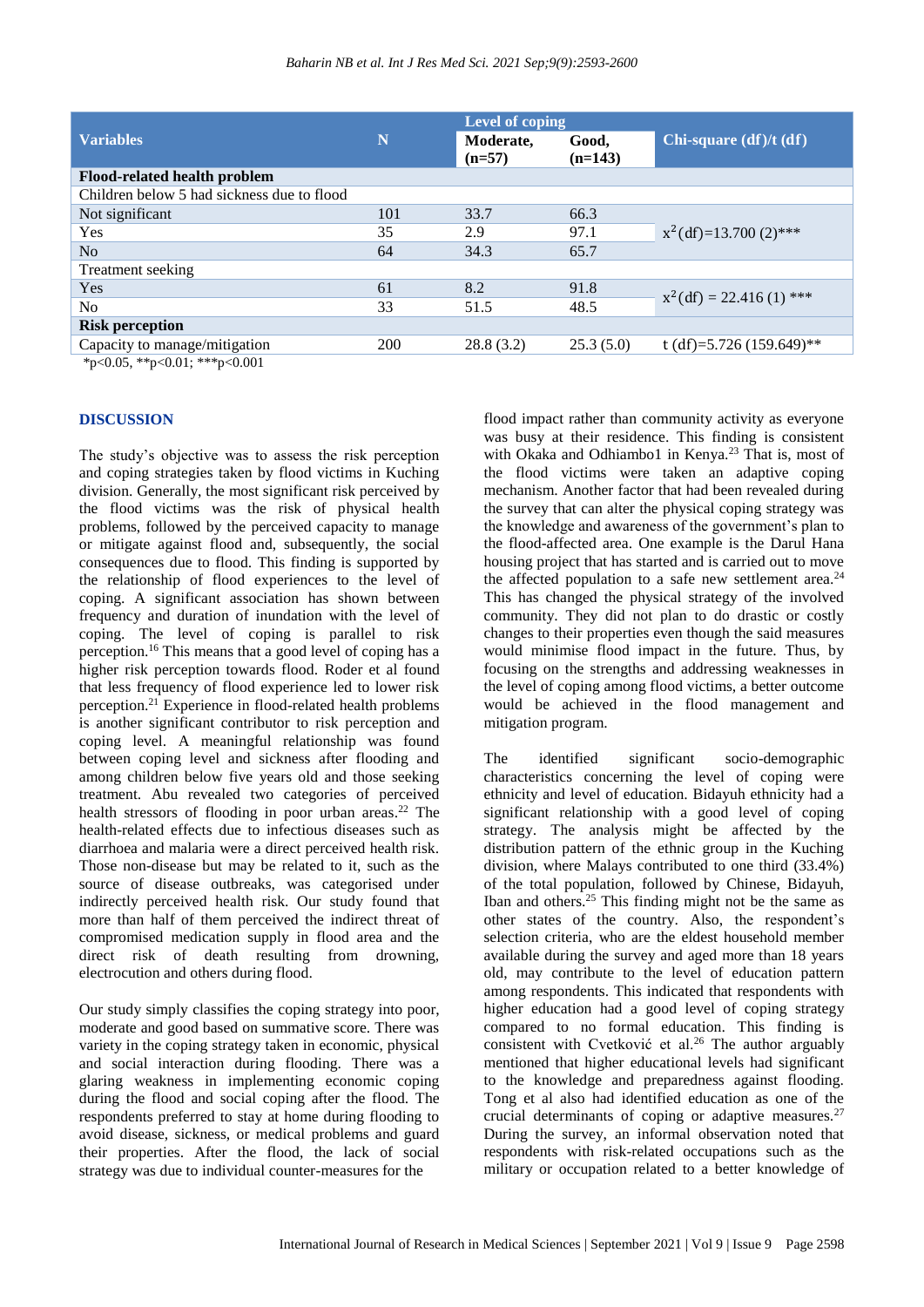floods, such as officers in the civil defense department, might influence their risk perceptions and coping strategy. Mavhura et al also stated that the household head's occupation could change the household coping strategies against flooding.<sup>28</sup>

Recall bias is one of the limitations in this study as the flood event occurred about a year ago. Therefore, the respondent's information might not be correct, especially for elderly respondents whose ability to recall memories may be weaker than younger adults. The study sample might not be represented the whole scenario in Sarawak as only Kuching division was selected among 12 divisions. There was no comparison between the residents with and without flood inundation into the residential in this study. Thus, it should be extended to such a group of samples. Another limitation of the study concerns the validity of the risk assessment scale as it is a new scale created based on various sources. The factor analysis was not done as the sample size was small and not representative. Apart from that, selection bias can occur when other than the eldest household member was selected. It led to the inaccuracy of the information gathered, especially from teenage respondents, due to lack of experience and knowledge. The experience and perception of a younger respondent are expected to be different from an older person. Thus, the respondent's selection should be confined to the household's head or the eldest household member.

#### **CONCLUSION**

The level of coping is determined by ethnicity, the higher level of education, level of exposure to flood and floodrelated health problem among the family members. It could be concluded that experience with flood became a significant association in determining the risk perception and the level of coping. In general, the flood victims had moderate to good coping skills, but the respondent with a moderate level of coping had higher risk perception than those with an adequate level of coping. Theoretically, the perceived risk needs to go parallel with the coping measures, as failure to do so will not prevent flood impacts.

#### **ACKNOWLEDGEMENTS**

The authors would like to thank the Kuching division's resident officer for proving the relevant information necessary for this study. Our utmost gratitude also goes to all respondents who have participated in the study. We declare that there is no conflict of interest, and the study was conducted through self-funding.

*Funding: No funding sources Conflict of interest: None declared Ethical approval: The study was approved by the Institutional Ethics Committee*

#### **REFERENCES**

- 1. Pilon PJ. Guidelines for Reducing Flood Losses. Sustainable Development Knowledge Platform. Published 2004. Available at: https://sustainabledevelopment.un.org/topics/index.p hp?page=view&type=400&nr=81&menu=35. Accessed on July 1 2018.
- 2. Thomas V, Lopez R. Global Increase in Climate-Related Disasters. SSRN Electron J. 2015;(466):1- 44.
- 3. Department of Irrigation and Drainage. Flood Management. 2009:1-523.
- 4. Jenny K, Mah DYS, Putuhena FJ, Said S. Post-Flood Forensic Analysis of Sungai Maong Using Infoworks River Simulation (rs). J Inst Eng Malays. 2007;68(4):41-56.
- 5. Kong J. Abg Jo. Drainage system one of main causes of floods. Borneo Post Online | Borneo, Malaysia, Sarawak Daily News. Published February 27, 2016. Available at: at: http://www.theborneopost.com/2016/02/27/abg-jodrainage-system-one-of-main-causes-of-floods/. Accessed June 29, 2018.
- 6. Werritty A, Houston D, Ball T, Tavendale A, Black A. Exploring the Social Impacts of Flood Risk and Flooding in Scotland. School of Social Sciences-Geography, University of Dundee. 2007:1-157. Available at: http://www.gov.scot/Publications/2007/04/02121350 /0. Accessed on July 1 2018.
- 7. Center for Excellence in Disaster Management and Humanitarian Assistance. Malaysia: Disaster Management Reference Handbook. Published online 2016. Available at: https://www.cfedmha.org/LinkClick.aspx?fileticket=4RdMetNOcOE %3d&portalid=0. Accessed on July 1 2018.
- 8. Haburi, Rosli, Norlisam, Azlian, Fauziah S. Extreme Weather of Sarawak 2009. Malaysian Meteorological Department Ministry of Science, Technology and Innovation (MOSTI); 2010:1-76.
- 9. Kunz-Plapp T, Werner U. Understanding Risk Perception from Natural Hazards: Examples from Germany. Walter J. Ammann, Stefanie Dannenmann, Laurent Vulliet, eds. Taylor and Francis. 2006;21:1.
- 10. Heijmans A. Vulnerability: A Matter of Perception. 1st ed. Benfield Greig Hazard Research Centre. 2001.
- 11. Lechowska E. What determines flood risk perception? A review of factors of flood risk perception and relations between its basic elements. Nat Hazards. 2018;94(3):1341-66.
- 12. Wang Z, Wang H, Huang J, Kang J, Han D. Analysis of the Public Flood Risk Perception in a Flood-Prone City: The Case of Jingdezhen City in China. Water. 2018;10(11):1577.
- 13. Botzen WJW, Aerts JCJH, Bergh JCJM van den. Dependence of flood risk perceptions on socioeconomic and objective risk factors. Water Resour Res. 2009;45(10).